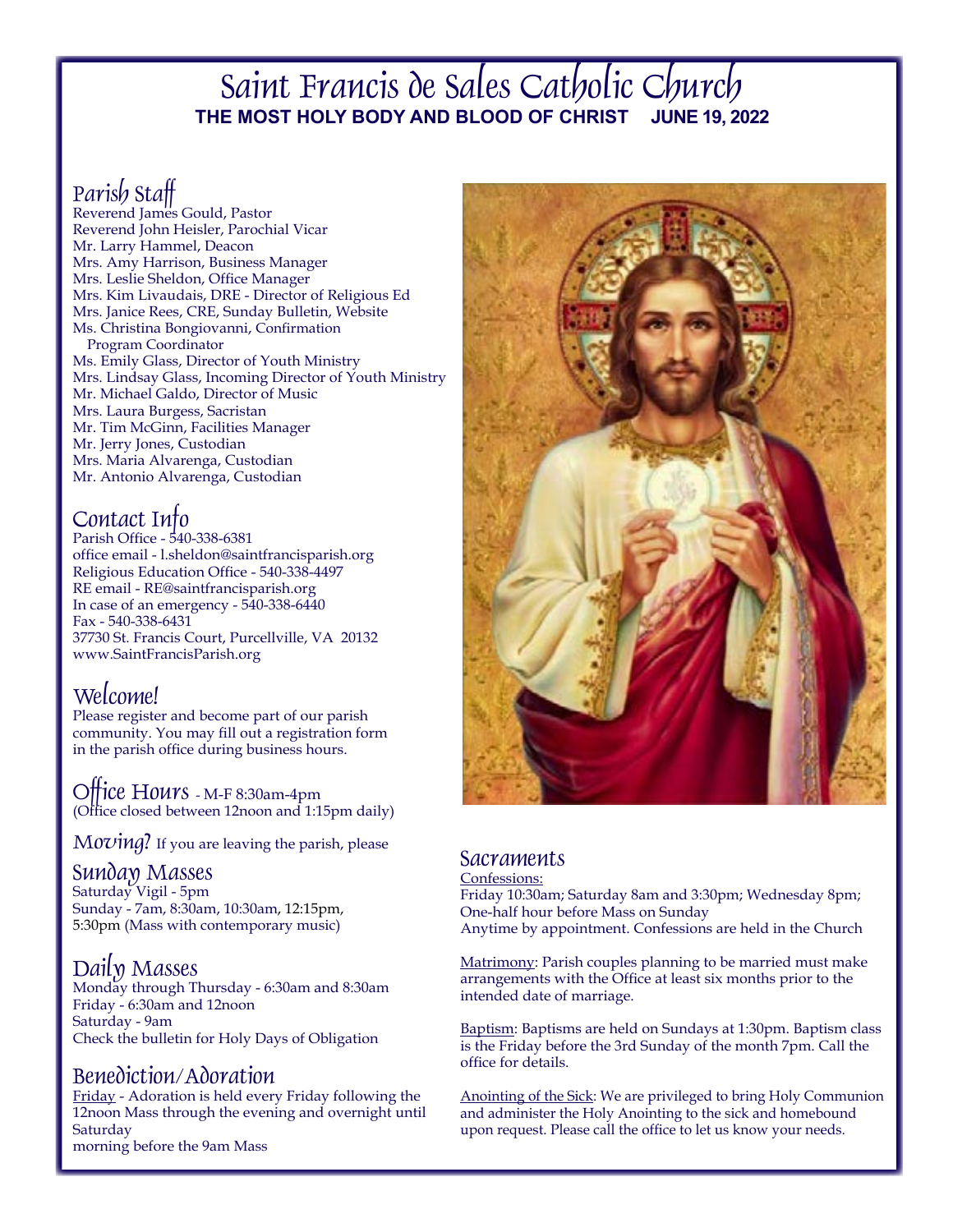## **The Most Holy Body and Blood of Christ JUNE 19, 2022**

"They all ate and were satisfied. - *Luke 9:16*

| St. Francis de Sales<br>Quarterly Summary<br>January - March 2022 |                                         |  |
|-------------------------------------------------------------------|-----------------------------------------|--|
| Operating Income<br><b>Operating Expenses</b><br>Net              | \$ 445,198<br>\$439,805<br>\$.<br>5.393 |  |
| Loan Principal Paid                                               | \$271,579                               |  |
| Building Loan as of<br>March 31, 2022                             | \$2,798,123                             |  |

### **The Ministry of Praise**

St. Francis de Sales' group of dedicated people of prayer, is on its third decade of service. The Ministry of Praise is a Spiritual Ministry in which prayer, joys and suffering are offered to God for the salvation of souls. Membership includes the sick, the handicapped, the homebound and senior citizens. We are currently inviting anyone interested in joining our team of pray-ers to contact Leslie Sheldon at the parish office lsheldon@saintfrancisparish.org (please designate Ministry of Praise on e-mail). Those who wish to have concerns prayed for may write their prayers and slip them into the Ministry of Praise box attached to the wall in the Narthex. You can also visit our webpage at www.saintfrancisparish.org/prayer-requests/ and fill out the form and send the request on-line.

## **GIFT SHOP HOURS**

4:30pm -6:30pm - Saturday 9:30am - 1:30pm - Sunday

## This Week

| Tue., June 21 | Charismatic Prayer Group 6pm, Church      |
|---------------|-------------------------------------------|
| Wed., June 22 | Holy Hour for Miraculous Medal 7pm        |
| Thu., June 23 | Legion of Mary 4:30pm, Library            |
| Fri., June 24 | Women's Prayer Group 7am, Chapel          |
| Sat., June 25 | <b>TMIY</b> 6:30am, Knights Hall          |
|               | Compassionate Heart of Mary 10am, Library |

# Masses for the Week

| + deceased            |                                     |
|-----------------------|-------------------------------------|
| <u>Sat., June 18</u>  | Weekday                             |
| 9:00<br>am            | + Dianne Knight                     |
| <u>Sat., June 18</u>  | Vigil: The Most Holy Body and Blood |
|                       | of Christ                           |
| 5:00<br>pm            | + Frank Willoughby                  |
| <u>Sun., June 19</u>  | The Most Holy Body and Blood of     |
|                       | Christ                              |
| 7:00<br>am            | + Michaelina Potenza                |
| 8:30<br>am            | + Jerome Miles                      |
| 10:30<br>am           | Justin and Kristina Mentzer         |
| 12:15<br>pm           | <b>Brian King</b>                   |
| 5:30<br>pm            | People of the Parish                |
| Mon., June 20         | <b>Saint Anthony of Padua</b>       |
| 6:30<br>am            | Paul Beatty                         |
| 8:30<br>am            | + Dennis Broadwater                 |
| <u>Tue., June 21</u>  | Weekday                             |
| 6:30<br>am            | Christina Bendo                     |
| 8:30<br>am            | + Neal Brown                        |
| <u> Wed., June 22</u> | Weekday                             |
| 6:30<br>am            | + Kenny Hajek                       |
| 8:30<br>am            | Sophia Livelsberger                 |
| <u>Thu., June 23</u>  | The Nativity of John the Baptist    |
| 6:30<br>am            | Maggie and Michael Mason            |
| 8:30<br>am            | + Joseph and Lena Galdo             |
| <u>Fri., June 24</u>  | The Most Sacred Heart of jesus      |
| 6:30 am               | + Anthony and Mary Witkowsky        |
| 12:00<br>pm           | + George "Bob" Pugh                 |
| <u>Sat., June 25</u>  | Weekday                             |
| 9:00<br>am            | + Dianne Knight                     |
| <u>Sat., June 25</u>  | Vigil: The Most Holy Body and Blood |
|                       | of Christ                           |
| 5:00<br>pm            | + Frank Willoughby                  |
| <u>Sun., June 26</u>  | The Most Holy Body and Blood of     |
|                       | <i>Christ</i>                       |
| 7:00<br>am            | + Michaelina Potenza                |
| 8:30<br>am            | + Jerome Miles                      |
| 10:30<br>am           | Justin and Kristina Mentzer         |
| 12:15<br>pm           | Brian King                          |
| 5:30<br>pm            | People of the Parish                |
|                       |                                     |

## Readings for the Week

| Sun: | Gn 14:18-20/Ps 110:1, 2, 3, 4 [4b]/1 Cor 11:23-  |
|------|--------------------------------------------------|
|      | 26/Lk 9:11b-17                                   |
| Mon: | 2 Kgs 17:5-8, 13-15a, 18/Ps 60:3, 4-5, 12-13/Mt  |
|      | $7:1-5$                                          |
| Tue: | 2 Kgs 19:9b-11, 14-21, 31-35a, 36/Ps 48:2-3ab,   |
|      | 3cd-4, 10-11/Mt 7:6, 12-14                       |
| Wed: | 2 Kgs 22:8-13; 23:1-3/Ps 119:33, 34, 35, 36, 37, |
|      | 40/Mt7:15-20                                     |
| Thu: | Day: Is 49:1-6/Ps 139:1b-3, 13-14ab, 14c-15/     |
|      | Acts 13:22-26/Lk 1:57-66, 80                     |
| Fri: | Ez 34:11-16/Ps 23:1-3a, 3b-4, 5, 6 [1]/Rom 5:5b- |
|      | 11/Lk 15:3-7                                     |
|      |                                                  |

Sat: Lam 2:2, 10-14, 18-19/Ps 74:1b-2, 3-5, 6-7, 20- 21/Lk 2:41-51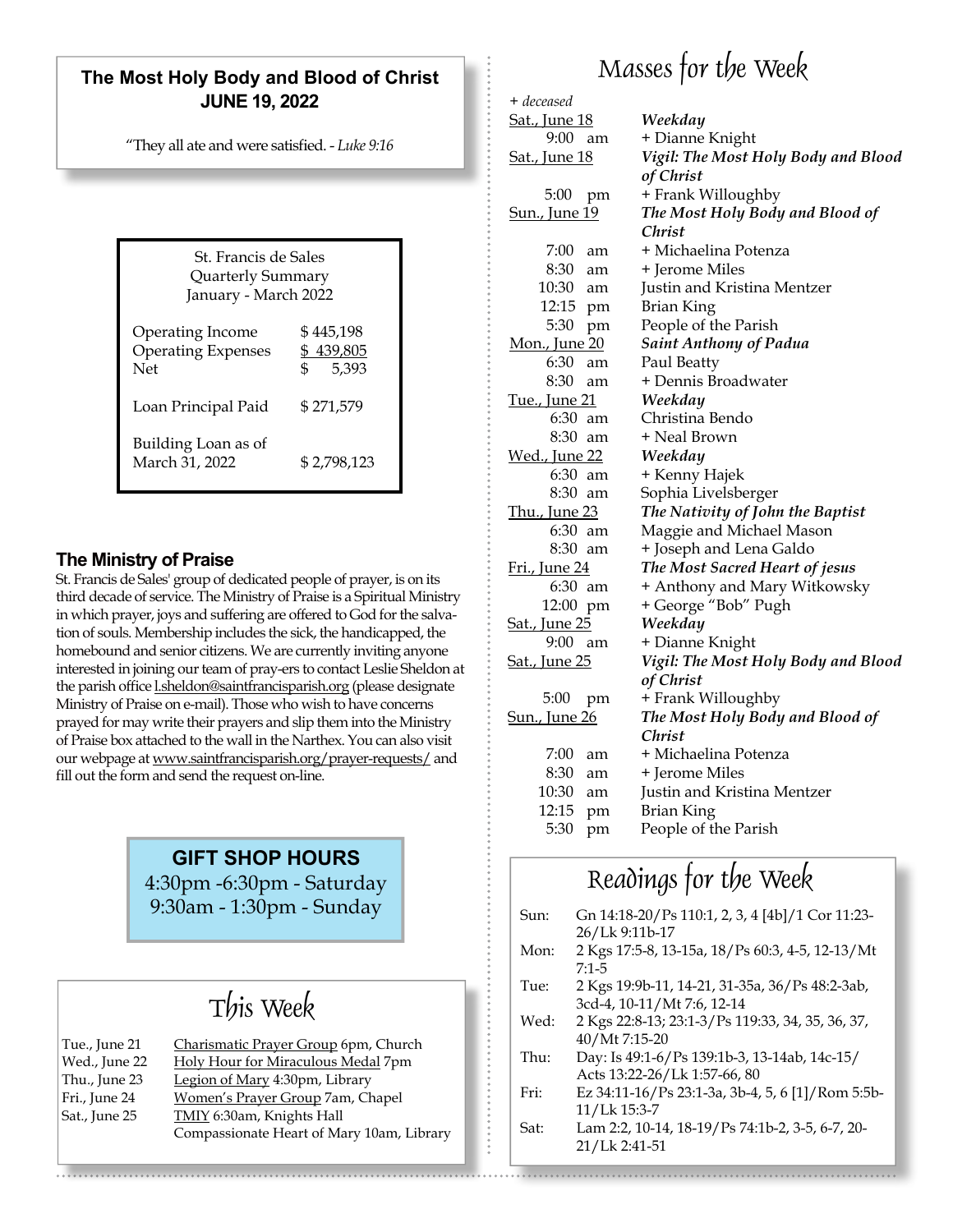#### Dear Folks,

 George Nkuo - Diocese of Kum- bo, Cameroon, is celebrating Today, Sunday June 19th, we have an honored guest. Bishop the 12:15 Mass of Thanksgiving this Sunday and leading our Corpus Christi Procession to the Crux Gloria, June 19th here at St Francis de Sales in Purcellville.

I include the details of testimony of his personal life and active apostolate to his diocese in Cameroon to demonstrate his

duties are very much like our own bishop.

George Nkuo was born on the 28 January 1953 in Njinikom, Boyo Division in the Archdiocese of Bamenda – North West Region of Cameroon. He was ordained priest for the Diocese of Buea on the 26th of April 1981 at Small Soppo, Buea by the Right Reverend Pius Suh Awa, Bishop of Buea. He is of the second batch of priests trained in the present St. Thomas Aquinas' Major Seminary, Bambui.

He was ordained a bishop and installed as the second Bishop of the Diocese of Kumbo on September 8, 2006.

Bishop George is working very hard to build Catholic education, in the Catholic schools in the Diocese as well as in the religious education programs of the parishes. He has introduced the Catholic Education Week and the Bishop's Education Fund which contributes in forming young people to become integral and holistic scholars. He is planning for the future construction of the Medical Department of the newly created Catholic University of Cameroon, Bamenda, and also carrying out improvements in the existing Schools in the Diocese.

The rest of the story, as Paul Harvey would have it, is found in the constant threats imposed on the Catholics in his country with the current civil war of Islamics, the French Speaking population and English Speaking population. In the midst the confusion the rise of Christian fundamentalism is producing a great consternation for Catholics and Protestants. Humanitarian Crisis (2021)

"More than 3,500 people have been killed since the current conflict began in 2016 with killings taking place on daily basis, according to humanitarian organizations.

Over 67,000 people have fled across the border and are now living in Nigeria or remain as refugees there. According to a U.N. report, 4.4 million people are threatened by the war, while 2.2 million are directly affected. Thousands have been internally displaced, living in unbearable conditions in other French-speaking regions.

Emmanuel Lampaert, operations coordinator for Doctors without Borders (MSF) in Central Africa, said that many of those in hospital are suffering from malnutrition.

"We cannot stay any longer in a region where we are not allowed to provide care to people here,'' Lampaert said in reference to the government suspending MSF activities in the region last December after accusing it of supporting the armed groups.

"The suspension significantly reduces access to medical services in an area where communities are badly affected by armed violence," he said. "Those who have fled the violence often take refuge in the bush, far from any health facilities,

 news/cameroon-s-conflict-a-report-from-the-ground vulnerable to malaria, infections or snakebites, in locations often inaccessible for emergency vehicles such as ambulances, or even motorcycles." www.ncregister.com/

"When two elephants are fighting, the grass suffers" goes the old African saying and it is particularly apropos to this five-year old conflict that has brought great suffering to the local population, caught as it is between the military and secessionist fighters. It also shows no sign of ending, as the government continues to be reluctant to build a general consensus and truthful, inclusive national dialogue with all the protagonists to find a lasting solution."

This past Sunday, at two parish Masses, we bid farewell to a number of our high school graduates that have been active in the Liturgical Ministry, soon to leave us. God bless the young ones and many of their schoolmates who are faithful to attending Mass and Confession. They give hope to the rest of us. Congratulations to: **Patrick O'Neill**, altar server; **Elliott Boyko**, altar server; **Kalen Wojtkyn**, altar server; **Caitlin Orender**, JAS, lector, usher, catechist aide; **Chloe Costello**, music ministry; **Emelie Pfingsten**, music ministry; **Thomas McKenna**, lector.

### **LIVE ROSARY FOR PEACE IN UKRAINE**

Join Fr. Gould each night at 9pm as he leads the rosary and prays for peace in Ukraine. You can participate in person or on video - go to saintfrancisparish.org and click on Live Video Streams.



*Kevyn Balladares and Sarah Mozeyko* Exchange of Vows June 25, 2022

#### *Our thoughts and prayers are with ...*

**Our Military Members:** SGT Peter Audi, PFC Stephen Beard, MAJ Andrew Cahan, SGT Ernesto Castro, LCpl Paul Cotter, LT Scott Cypher, CPT Patrick Godfrey, CPT Ryan Patrick Grady, 2LT Patrick Gutierrez, CPT Jamie (Jovene) Liddle; SSG Joshua Jovene, CPT Rachel (Jovene) Mallets, CPT Vincent Jovene, MAJ Chuck Marshall; SSG Tim Marshall, CPT Ross Mentzer; Lcpl John Owen Patterson; PFC Jorge Pedroza, GY Sgt Jose Pedroza; Joe Pultro, 1Lt Matthew Ryan, LCpl Frankie Thyson, 1LT Jared Willard, PFC Joseph Jovene, A1C Joshua Wilk

**The Sick**: Dominic Corcoran, Jack Lehtonen, Mary Jane Arens, Mike O'Brien, Sarah Nolan, Liz Keller; Joanne Harrington, Charles Williams, Patricia Naomi Alvarenga, Joe Graber, Timotha Rainey, Rodney and Christina Huth, Candace Daly, Nancy Eastman, Melissa Jewel, Peggy Johnson, Frederick Campos, Grace Costello, Anne Jachts, Jean Pelkey, Daniel Ramirez, Cynthia Ramirez

**The Deceased:** Baraka James, Ames Smith, Anna Marlene Berry, Susan Muth, Steve Van Briggle, Joseph Kerns, Ginger Grimard, Carol Curto, Jerome Miles, Stephen Miller, Terry McCracken, Alice Gould, William Firth, Lois D'Elia, Bernadette Reynolds, Nancy Eastman, Ann Forrest, Nick Spadaccini., Pasquale Spera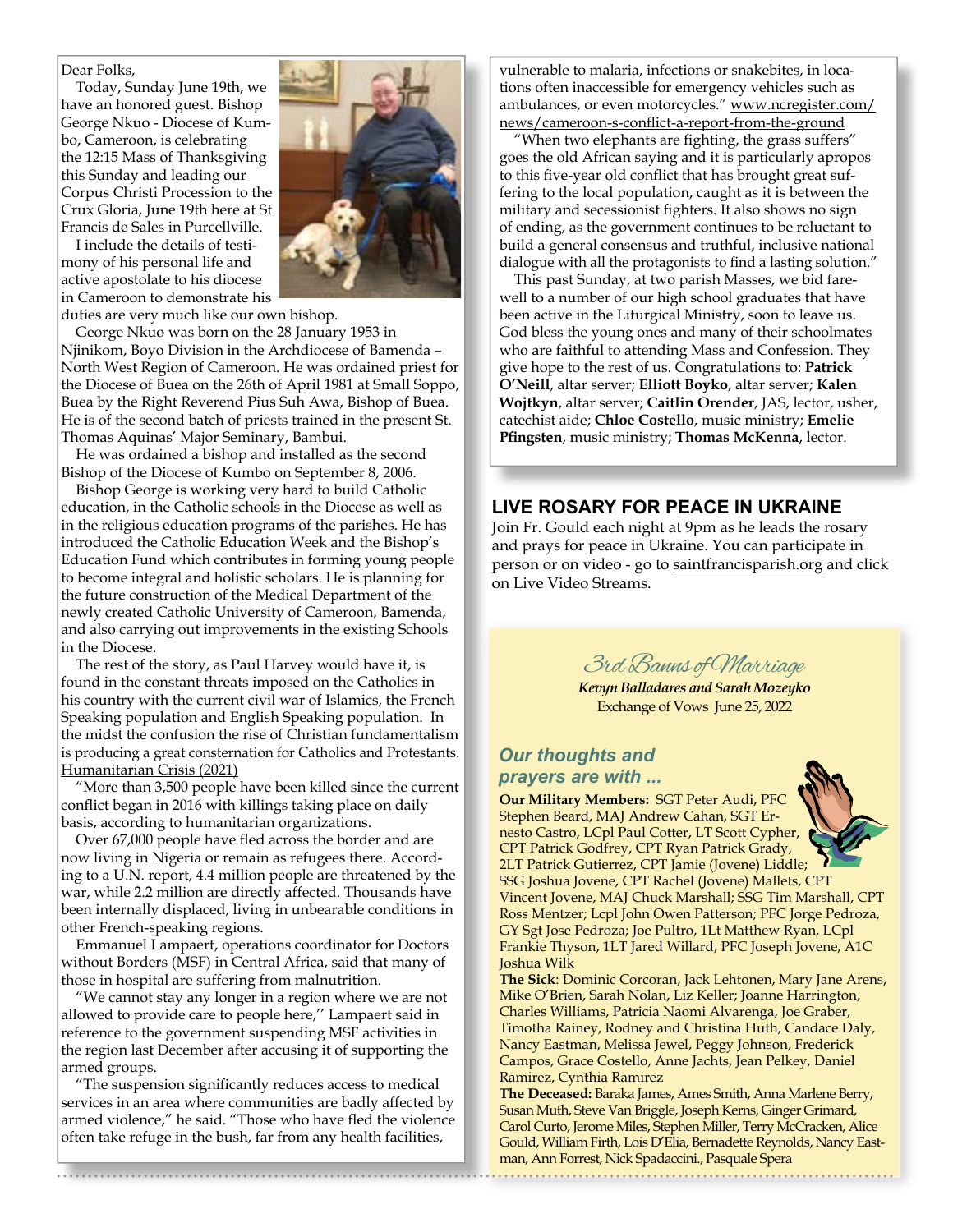

#### **RELIGIOUS EDUCATION OFFICE SUMMER HOURS 11am - 3pm, Monday-Thursday**

#### **Solemnity of Corpus Christi Sunday, June 19 Eucharistic Procession after the 12:15 Mass**

All families are invited to participate in the Eucharistic procession following the 12:15 Mass on Sunday, June 19. After Mass, our procession will take us from the church to the Crux Gloria in the cul de sac of St. Francis Way for prayers and Benediction.

We especially invite all First Communicants to help us honor the Blessed Sacrament dressed in their Holy Communion finery. Their presence adds a beautiful innocence to honoring Our Lord Jesus in the Eucharist!

We hope to see many of you there!

#### **HIGH SCHOOL COURSE OFFERINGS for the 2022-2023 Religious Education School Year**

9th-12th Grade Moral Formation, Father Gould (Sundays 4 pm and Mondays 5 pm, same content)

10th-12th Grade Enrichment Class, multiple instructors (Sundays 4 pm)

11th-12th Grade Philosophy Class with Fr. Heisler (Sundays 4 pm)

**New for 2022-2023!** Catholicism 101 for Parents, Father Heisler (Mondays 5 pm)

#### *Please REGISTER FOR CLASSES!!*

#### **Sunday, 9 to 10:15 am**

Preschool through 8th grade 4:00 to 5:00 pm High school classes

**Monday, 5 to 6:15 pm** Kindergarten through High School, RCIC/RCIT, and NEW THIS YEAR…"CATHOLICISM 101" option for parents

> **Wednesday, 3:30 to 4:45pm** Preschool through 5th grade

Remember that *every year* of religious education is important! Please make sure to register early.

All children preparing for sacraments (Communion Years I and II, Confirmation Years I and II, RCIC and RCIT) are asked to attend classes in person. The homeschooling option is available under special circumstances, with the approval of the Director of Religious Education and Father Gould.



Emily Glass Director of Youth Ministry 540-338-6381 or glass@saintfrancisparish.org

**WORKCAMP 2022** – July 3 – July 9 in Scranton, PA. All current 8th – 12th graders are invited!

**URGENT: ADULTS NEEDED!!! –** Interested in coming to Workcamp with us as an adult volunteer? Currently, we do not have enough adults. We still need 3-4 more. Workcamp is only possible because of the adults (ages 21+) who generously spend the week working and worshiping alongside the teens. Please contact Emily at e.glass@saintfrancisparish.org for more info. We are at the point where we need to remove teens from our registration list because we do not have enough adults.

**VEHICLES NEEDED** – We are looking to borrow vans or SUVs with 6 or more seatbelts for Workcamp. Having one vehicle with 6 or more seats is a requirement for all adults at Workcamp. If you have a vehicle that you'd be willing to lend us for the week, please contact me at e.glass@saintfrancisparish.org. We can arrange a car swap if needed, so that you still have a vehicle to use during the week.

**PARENT & TEEN WORKCAMP MEETING - The last Work**camp meeting is for teens AND parents on Sunday, June 26 in the Knights Hall. Please make sure you're there to get all the final packing and departure details and reminders.

**FUNDRAISING** – Remember to turn in any donations you receive to Emily at the Workcamp meetings, mail them to the church, or drop them off in the parish offices. Friendly reminder that every participant is responsible for \$600/person (\$450 after the deposit.) If you are choosing not to fundraise, please let me know ASAP, and turn your \$450 check by the end of June.

**TEEN MASS & YOUTH NIGHT** – Every Sunday at 5:30 PM, join us in the front four left rows to celebrate Mass together. Then come up to Youth Night! 6:30-8 PM in Room 213 for fellowship, discussion, prayer, and fun. Bring a friend! All high schoolers are welcome! Come to grow in friendship with Christ and one another.

#### **NO YOUTH NIGHT ON FATHER'S DAY**

**YOUTH GROUP ANNOUNCEMENTS** – Receive text messages about time changes, event cancellations, etc., go to: remind.com/ join/eglass16 and enter your info to be added to the recipient list.

**MIDDLE-SCHOOLERS - MARK YOUR CALENDARS! AUGUST 9-11, 3-9pm More information to follow**

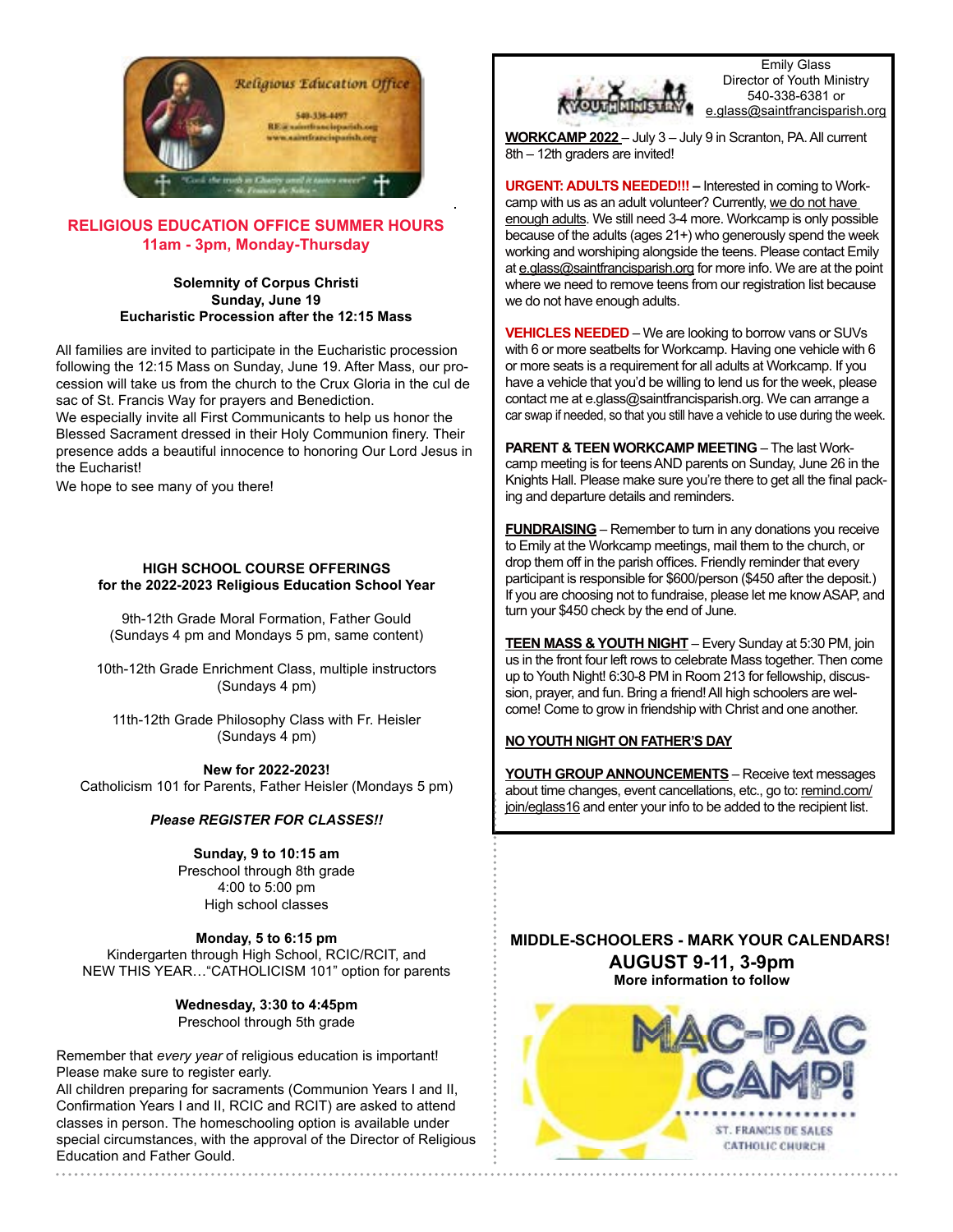## **St. Francis Council 11136 News**

**MEMBER MEETING:** The last Council Member Meeting for the Fraternal Year was held on June 13 at 7:30 pm in the Knights' Hall. The awards for Knight of the Year and Knights of the Month for the Fraternal Year 21-22 were presented.



Michael Corrigan was awarded Knight of the Year, 2021-22, and a special presentation was made to PGK Joseph Bergeman. Congratulations to all recipients!

**OFFICER'S PLANNING MEETING:** An important transition/ training meeting for all Officers for the new Fraternal Year is set for June 27 at 7:30 pm in the Knight's Hall. Planning materials will be distributed. Officers Elect, please make every effort to attend.

**FRATERNAL BENEFITS EVENING** The new Council Insurance Representative, Dan Evans, of the Abbate Insurance Agency, will present a program on June 22, starting at 6 pm in the Knights' Hall. Dan recently opened an office in Winchester, and he will be able to serve the needs of the parish from this local office. He will speak about estate planning and preparation including information on insurance, advance planning, estate planning and the need for a will. ALL KNIGHTS AND ALL MEMBERS OF THE PARISH ARE INVITED TO ATTEND.

### **INSTALLATION DINNER AND PASS THE GAVEL CEREMONY:**

The Installation Ceremony and Pass the Gavel dinner are set for July 8th. The installation ceremony of Officers for the new Fraternal Year is set from 6-7 pm in the Church, with dinner and the Pass the Gavel ceremony starting afterwards in the Knights' Hall. All members and spouses or significant others for any single Knights are welcome. Help will be needed earlier in the day to set up tables and chairs and to prepare the Hall for the evening. Please volunteer to help. Please respond to the Grand Knight as set forth in the next paragraph, so that we have an idea for manpower and a planner will be in touch with you before that evening.

**OFFICERS ELECT: RSVP FOR INSTALLATION AND PASS THE** 

**GAVEL** Please RSVP to Chris Miller, Grand Knight, at the email address listed below, so that the event planners may know who will be attending in order to order flowers for spouses and in case substitutes are needed to fill in for the ceremonial cross formation for the actual ceremony.

**SPECIAL OLYMPICS - FRANKLIN PARK** The Special Olympics baseball game will be held on July 9, at Franklin Park. Please mark your calendars to volunteer to help with this very special event. Notice with more information will be forthcoming.

**LOUDOUN FAIR PARKING CONCESSION:** Please remember to keep July 30 open on your calendar. This is a critical fundraiser and we need a good show of support. The Knights will staff the parking concession at the Fair for the entire day. A Sign up Genius will be sent so that you can volunteer for time slots. Knight's representatives will soon meet with fair representatives for full details. Thank you!

**JOIN THE KNIGHTS AND BECOME ACTIVE:** As the new Fraternal Year starts in July, please consider joining your fellow Knights of the parish to assist Grand Knight Elect Jay Hallam get off a good start! The time commitment is easy, and you will have the great opportunity to make a difference in the lives of so many who are in need! Please contact Chris Miller, Grand Knight, see email below

Chris Miller, Grand Knight, St. Francis Council #11136 Knights11136@gmail.com; www.facebook.com/knights11136/



*6:30 Mass crew coffee gathering*

## **The Good, The Messy and the Beautiful with Edward and Beth Sri**

Saturday, July 23, 2022

God draws spouses ever closer to the Heavenly marriage through the Sacrament of Holy Matrimony, but this does not mean that the journey is easy. On the contrary, marriage can present spouses with many different kinds of struggles and difficulties, alongside the joys and triumphs of family life.

Join us for this one-day event with Edward and Beth Sri, who will share from their 20+ years of marriage the lessons they have learned about the realities of marriage. From discussions about miscommunication, healing, intimacy, gifts, and more, you will walk away refreshed and strengthened in your vows. email FamilyLife@arlingtondiocese.org for more info.

## *COUNSELING OFFERED AT SFDS*

Jennifer Barry, LCSW from Catholic Charities' Family Services will take appointments offering Individual, Family or Couples Counseling. Jennifer is a licensed clinical social worker who received her Master of Social Work (MSW) from the Catholic University of America. *Jennifer can now be reached for teletherapy or for a free consultation*. If you are interested in scheduling a consultation, please contact her at 703-772-4022.



Compassionate Heart of Mary

Bereavement Support Group Saturday, June 25, 10-11:30am Parish Education Center Library

If you are grieving a spouse, family member, or friend, whether recently or some time ago, or you know someone who is grieving, please call Laura Burgess for more info at 703-727-7117.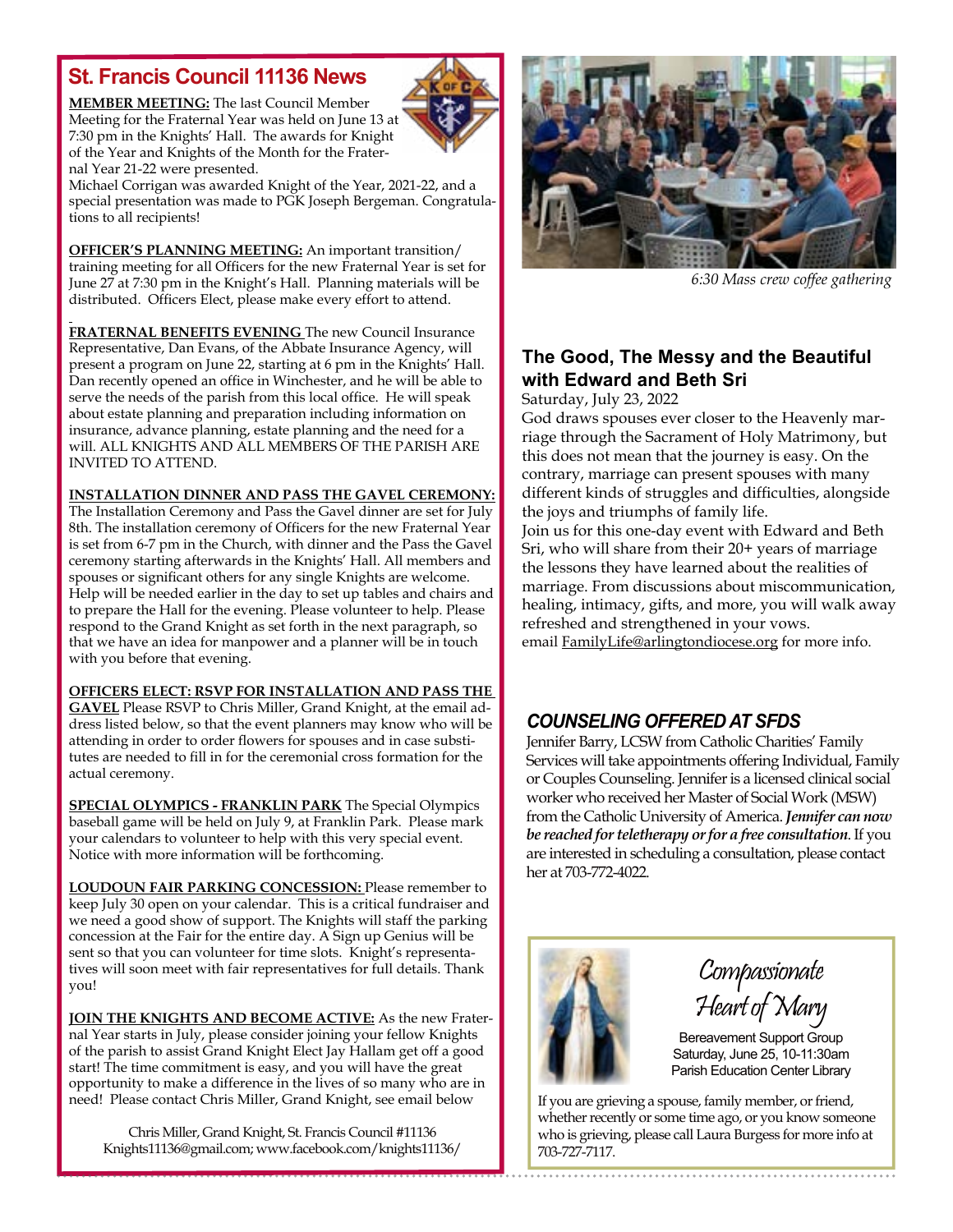## *Parish Homeless Ministry*



,,,,,,,,,,,,,,,,,,,,,,,

*"What I can do, you cannot. What you can do, I cannot. But together we can do something beautiful for God."* - Mother Teresa

#### **We thank all those who support the homeless through this ministry!**

**•** We are delighted to resume serving dinner in person at the **Loudoun Homeless Shelter**. We serve on every 4th Thursday of the month. All items are due to the Knights Hall the previous Wednesday by 5pm. Our summer month dates are: June 23, with items due June 22; July 28, items due July 27; August 25, items due August 24.

 **•** We deliver food and necessities to the **Missionary Sisters of Charity** in Anacostia every 2nd Friday of the month. All donated items are due to the Knights Hall by the previous Thursday by 2pm. Our remaining summer dates are:

July 8, with items due July 7; August 12, with items due August 11; September 9, with items due September 8.

*"Works of love are works of peace."* **– Mother Theresa**

Join us in works of charity by signing up to purchase items, make casseroles, bake cookies and cakes, or to transport meals and supplies. Contact one of us, and we will direct you to the Signup Genius lists:

- Fran Beebe franbeebe7@gmail.com
- Carie Losinski: skigators@me.com
- Suzanne Robinson suzannedrobinson@gmail.com



## *LEGION OF MARY*

We are now meeting weekly on Thursday at 4:30pm in the library in the Parish Education Center. This month, let us pray for our priests, our fathers, and our graduates!

### **Holy Father Prayer Intentions - June**

**Families**

We pray for Christian families around the world; may they embody and experience unconditional love and advance in holiness in their daily lives

#### **Women's Council Corner**

*She opens her mouth in wisdom, and on her tongue is kindly counsel;* Proverbs 31:26

**Next business meeting-** Monday, June 20th at 6:30pm. Rosary in the chapel followed by our meeting at 7pm in the Library.



This is where great minds come together to create celebrations.

**Next social -** RSVP early to guarantee your spot! Wednesday, July 6th- 7pm we are taking the Escape Room Loco challenge. Join our team as we figure out the clues to escape the different themed rooms. This adventure will challenge your mind and get your adrenaline pumping as you race the clock. You can only win if we work as a team! \$25/person but you must RSVP in time to book the room. See our webpage for details.

This event has been moved from our original Monday social due to the 4th of July holiday.

Please check our website for more details on each event saintfrancisparish.org/womens-council

New to the parish or not getting our emails? All women of St. Francis should subscribe to

stay updated on our events!



**SPEAKERS** DINNER

C.

 $\frac{L_{OTS}}{R_{F}}$  or

FREEBIES!

Contact us: womenscouncil.sfds@gmail.com 

> **Freshmen & & Transfer Students Freshmen Transfer Students**

> > Connect with students and various Catholic Campus Ministries.

Get the tools you'll need to grow in your faith and be an active disciple of Christ during college.

> **Wednesday, June 29th, 2022 7:00 - 9:00pm Wednesday, June 29th, 2022**

**7:00 - 9:00pm St. Mark's Catholic Church, Vienna, VA**

to hitch a ride with Mr. and Mrs. G. Meet at the SEDS Education Center at 5:45nm

through SFDS Youth Ministry <u>l.glass@saintfrancisparish.org</u> **REGISTRATION REQUIRED** 

#### sing and the control of the control of the control of the control of the control of the control of the control of **Students from the following schools will be in attendance: Students from the following schools will be in attendance:**

Sponsored by the *Associates of St. John Bosco* www.asjb.org Sponsored by the *Associates of St. John Bosco* www.asjb.org

| George Mason University               | University of Dallas                  |
|---------------------------------------|---------------------------------------|
| University of Virginia                | Catholic University of America        |
| Virginia Tech                         | University of Mary Washington         |
| Cabrini University                    | <b>Baylor University</b>              |
| University of Notre Dame              | Germanna Community College            |
| University of Navarra                 | Northern Virginia Community College   |
| Franciscan University of Steubenville | <b>Christopher Newport University</b> |
| James Madison University              | Johns Hopkins University              |
| Olin Collogo of Engineering           | Donn State University                 |

Olin College of Engineering Penn State University University of Dallas **Baylor University** Christopher Newport University Johns Hopkins University Penn State University

friend g, Wear your college SWag!

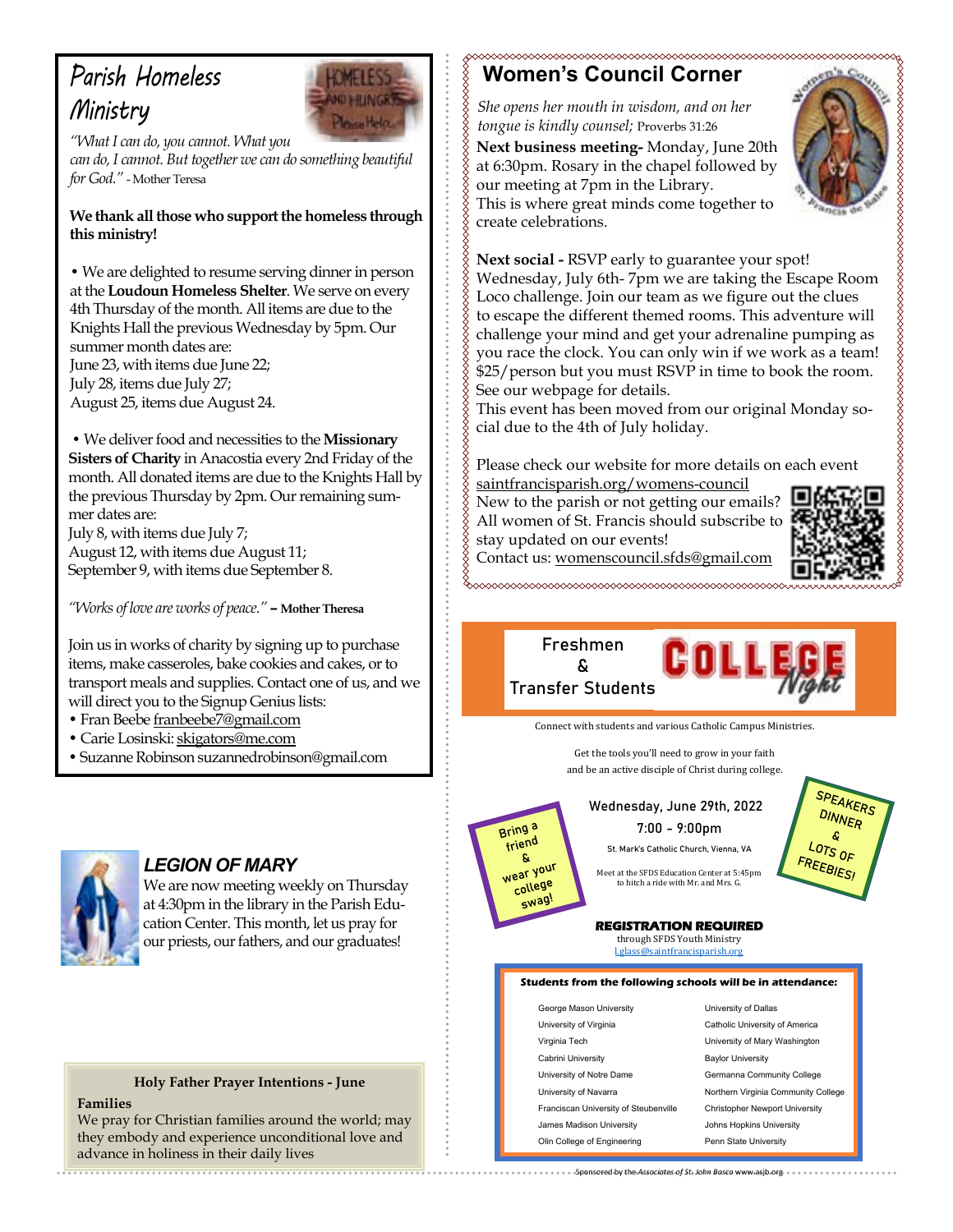### **MEN'S SILENT RETREAT**

In these calamitous times... "we need a few good men"... and more than a few! With Faith and Family and Life and Love being "re-defined" by our Culture of Confusion, only Jesus Christ will help us to "stand fast... even at the risk of being heroes." Fr. John Riley will lead a retreat at San Damiano, our Arlington Diocesan Retreat Center in White Post, the weekend of July 15--17. As a "Band of Brothers" we will gather at Christ's feet; Single Men, Husbands, Fathers... and a Priest, to listen and seek Jesus in deep, quiet prayer. Retreat cost is \$285 and financial assistance may be available. For more information, please contact Fr. Riley at padre@heartofcatechesis.org.



For more info on this pilgrimage with Fr. Gould, please visit JMJtours.com/ quebec







## **ADULT VBS VOLUNTEERS NEEDED!!!**

Please visit our website saintfrancisparish.org, click on VBS, and click on the Signup Genius to volunteer.

**SET BUILDERS** - help build the sets for our Drama station

#### **TRIBE LEADERS** - 3rd and 5th Grades

Tribe Leaders will have a group of children that they will be assigned to for the week. Will check-in the children each morning and lead them around to their various stations. Does not require teaching.

**MISSION** - Keep a running total of donations brought in each day. The tribe who brings in the most donations wins a prize!!

> **Project Rachel Post Abortion Healing Ministry: 888-456-HOPE or visit: www.helpafterabortion.org.**

**Gabriel Project Pregnancy Assistance Ministry: 866-444-3553 or info@helpfor pregnantwomen.org**